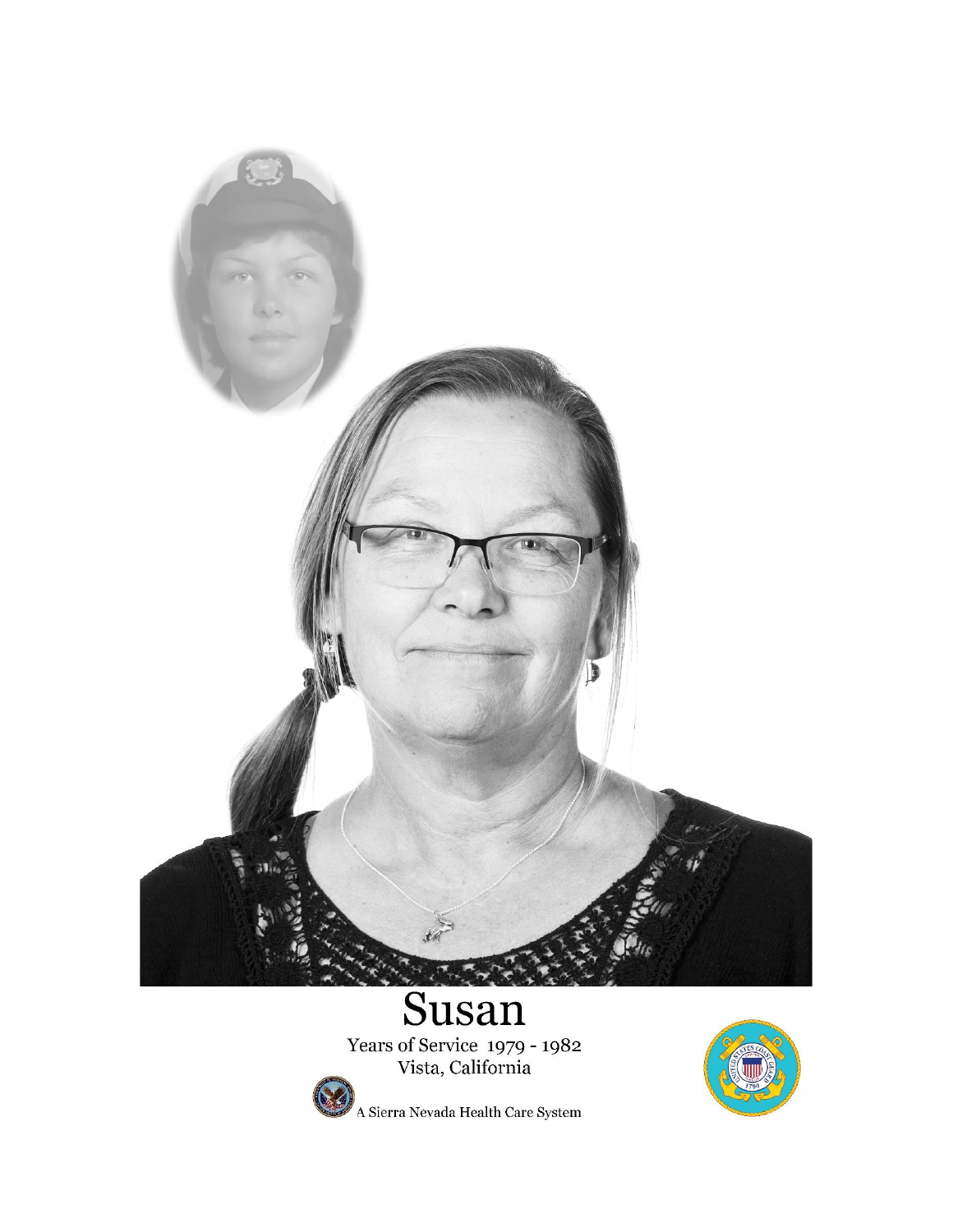

### **My Life MY STORY**



## **SUSAN**



# **UNITED STATES COAST GUARD**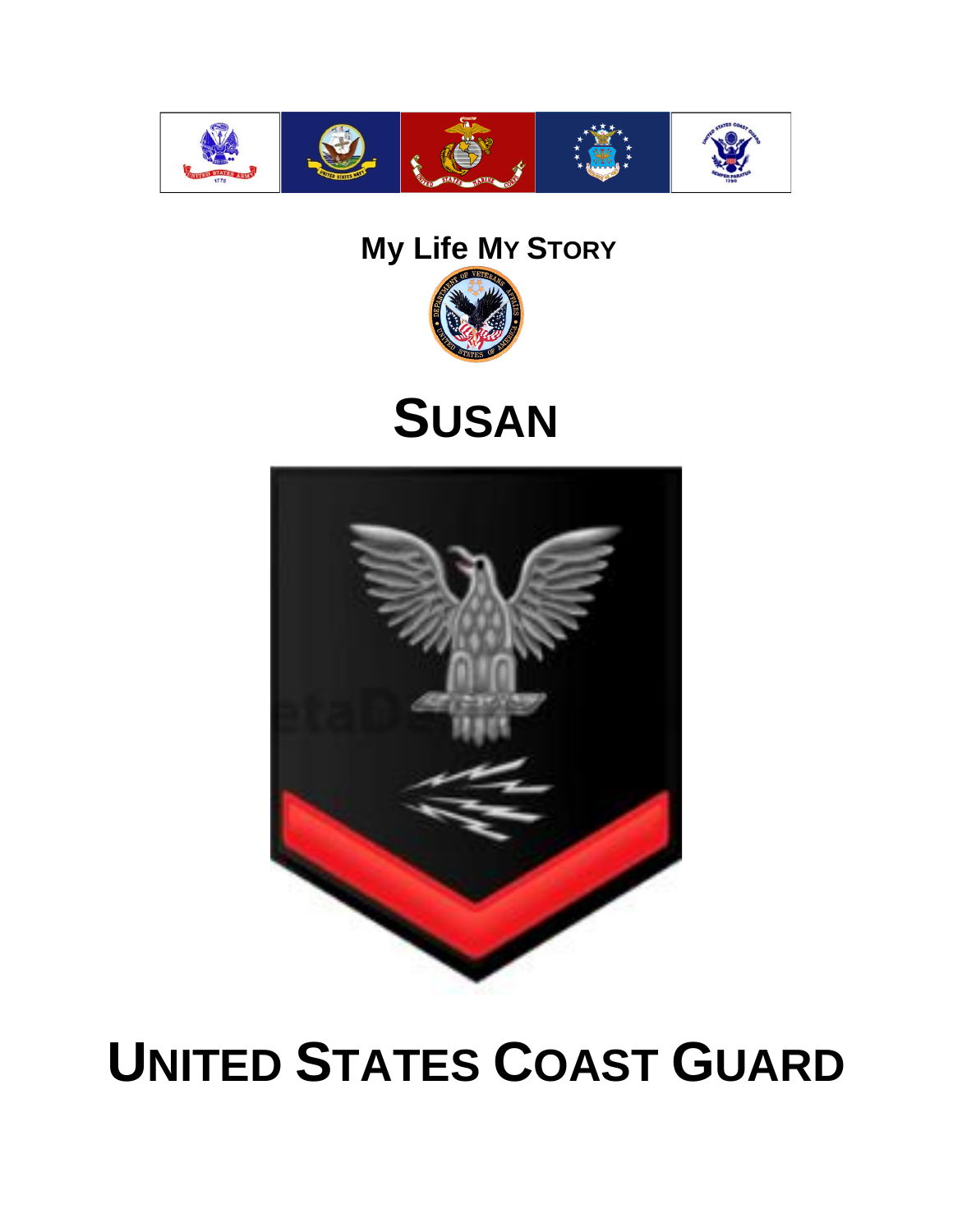I would get well, and I'd think I can have one drink, but you can't have one. "One is too many, and a thousand is never enough."

I was born in southern California. My mom was a nurse at Marine Corps Base Camp Pendleton. We moved to Vista, which is just east of Oceanside and where I was raised. I have five sisters, three older and two younger. Parents divorced right after the youngest was born. We were very low income—very poor in an upper middle-class neighborhood.

In January of my senior year, we had 'Recruiter's Day' at my high school. My Dad told me later (because I couldn't remember), that I came home and said, "I am joining the Coast Guard." I graduated from high school; and in September 1979, I was inducted into the Armed Services.

Boot camp was at Cape May, New Jersey. This was the first time I was ever on a plane; first time I had ever left home. Two days into boot camp, I called my mother and said, "Mom, this isn't what it was supposed to be. They're yelling in my face and calling us ugly and wondering where our mothers got us." My CO scared the crap right out of us girls. My mom reminded me that I swore an oath, and I couldn't come home. I told my Mom that she was right; I had forgotten that little detail.



Boot camp was eight weeks, and it was all girls. I did all the testing in boot camp, and they told me I could do anything in the Coast Guard EXCEPT for mechanical and electrical. I had zero aptitude there, so I became a radio operator.



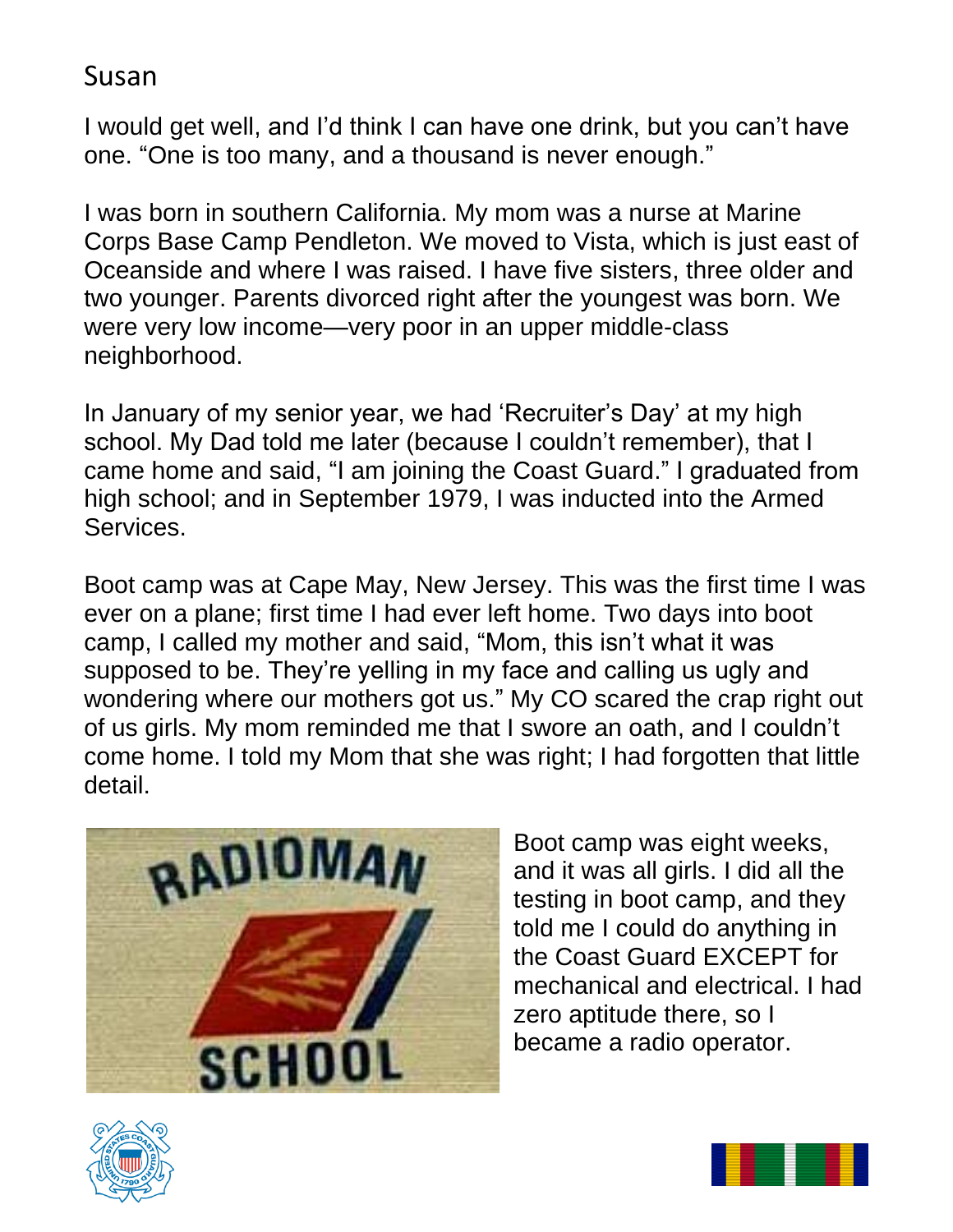I went to radio school at Petaluma, California. In the Coast Guard the radio operator did air to ground, radio teletype, landline teletype, and Morse Code during post-Vietnam and the Cold War.

I could receive thirty-eight words per minute and send twelve in Morse Code. School was five months, and I received a Top-Secret clearance.

I graduated a radioman and put in for overseas duty. I really wanted to go to Italy. They sent me to Kodiak, Alaska--the Coast Guard has a sense of humor! They sent me to Kodiak Communication Station (KODIAK COMMSTA).



I have to say, it was the most beautiful place I've ever been, but the hardest place. You deal with all kinds of weather.

My duty schedule was three twelve-hour days, then off for two days, then three twelve-hour nights and finally, off for four days. I would work about fourteen days a month on an island that is heinously cold without much to do. I also worked at the American Legion part-time. First, I was the bingo lady and then, I graduated to bartender. There were three miles of habitable area; and within those three miles, there were twelve bars.

In the Coast Guard, I mainly worked 90% search and rescue because of where we were located. I also did some work with the fisheries doing mandated fishery reports.



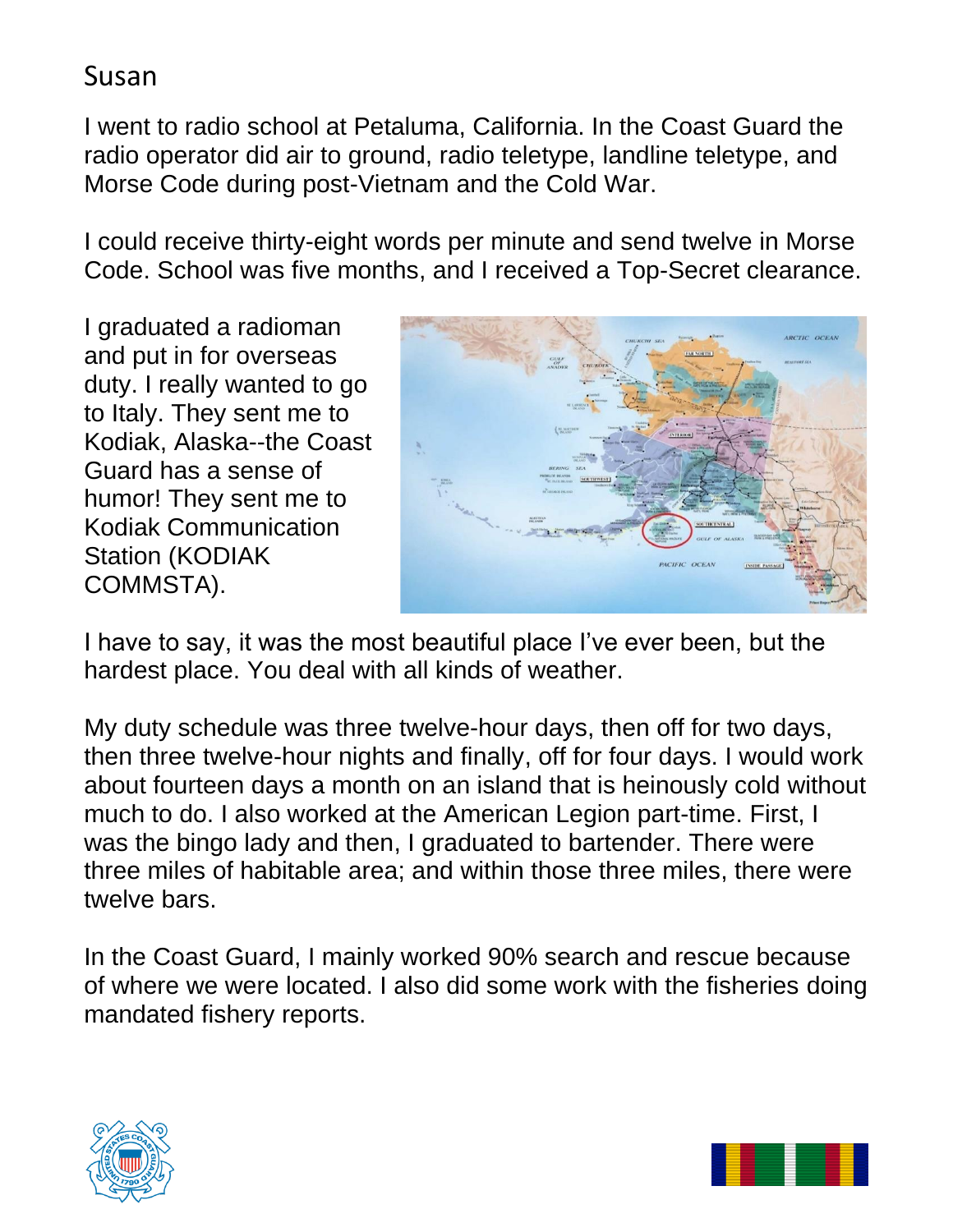We were the relay, the communications. We worked on WWII equipment. Top notch stuff. At that time, the Coast Guard was part of the Department of Transportation. Now, it is part of Homeland Security. They have lots of bucks now.

When a call came in, we sent it to the rescue center. We had paper maps on the walls and had to figure out where the heck they were and if we had any boats out there. The range of boats' sizes depended on the season.

The foreign vessels were huge, and the mom and pops were tiny. When you run out of gas in the San Diego Harbor, it's not a big deal; but when you run out of gas up there with thirty knot winds and twelvefoot seas, it's not good. It was extreme excitement and extreme boredom. There was no in between. I loved my job.



I was there just a little over a year and a half. Because that was overseas duty, I got to choose where I wanted to go. I had fallen in love with a musician. I decided to stay on the west coast, Group Humboldt Bay. It was a small boat station. A small boat station is very different from Kodiak. On Kodiak, I could see Russia on a clear day, and it was very intense and very secret.

While I was on leave during my transfer to Group Humboldt Bay, my boyfriend and I married each other in a hotel room. No official, but we told our parents that we got married; and I made my second solemn oath. I was twenty years old.

I went off to Humboldt County, and he took off on a band tour. I had been at my new duty station about four to five months when my girlfriend and I decided to go to a bar in Eureka. We went to the bar and got a drink. Well, that's when things went sideways.



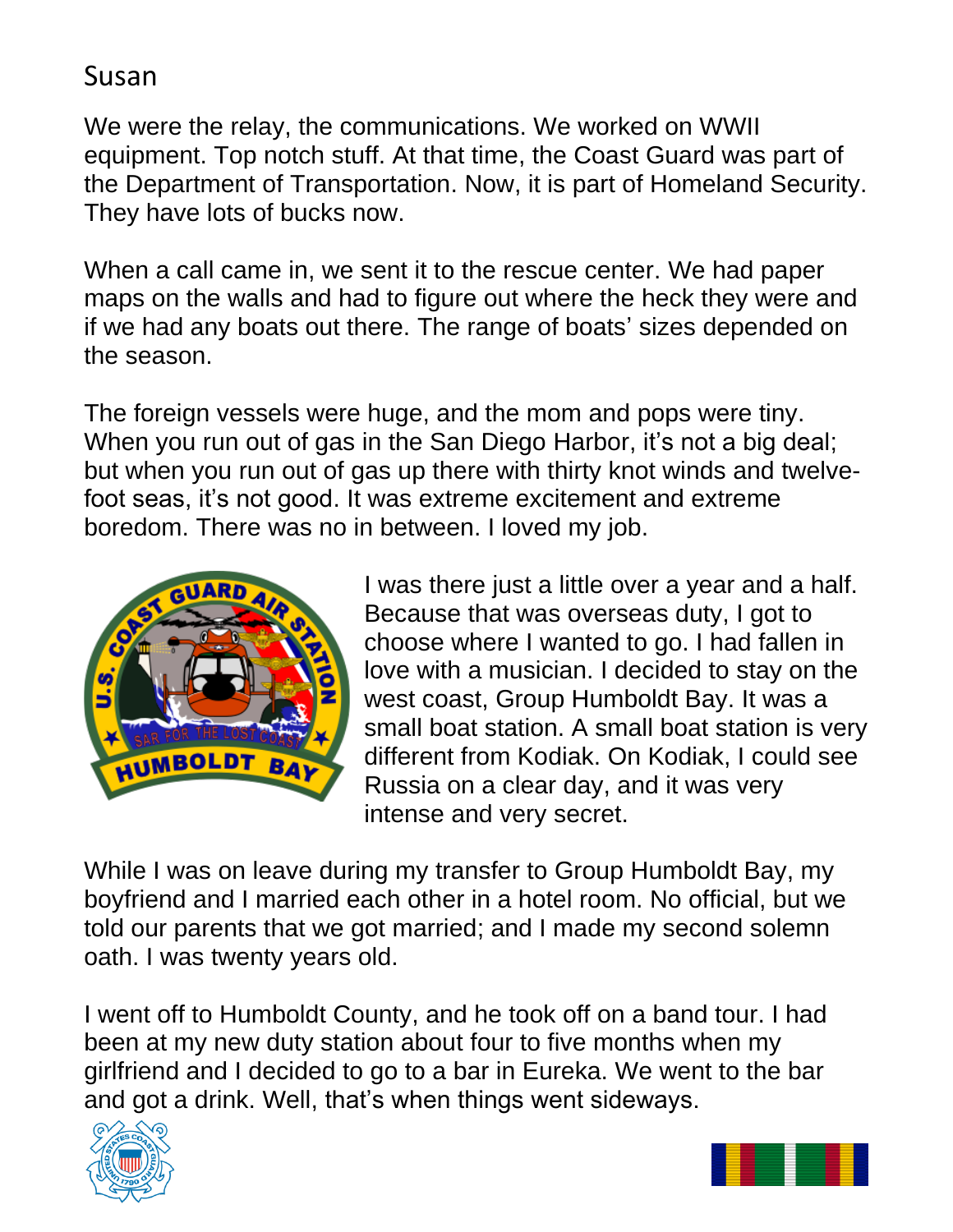There were other Coasties there, and they invited us to sit with them which we did. There was this one guy there who was talking about some very sick (sex-related) stuff.

My girlfriend and I went to the bathroom and decided to leave. When we got out of the bathroom, there were drinks waiting there for us.

We looked at each other; I thought that it would be rude to leave when someone bought us a drink. We decided to stay for a little bit longer. That was the last thing I remember.

I woke up in my house with this creepy guy raping me! I got him to stop, put my pants on and yelled at him to get out of my house. At first, he tried to talk me into continuing (if you can imagine); but I went into my kitchen, grabbed my baseball bat, walked back out, and told him if he didn't leave, I would call the cops. He said something that I don't remember and left.

I called my Chain of Command (as I was taught); and he said, "To hold tight and let me find out what we need to do." So, I waited and waited. He finally got back to me about twenty hours later and said, "The CO said there was nothing the Coast Guard could do because it didn't happen on base; and you should call the police."

By this time, I had already taken a shower; but I did call the police and filed a report. I went to the doctors and got tested for any disease this creep might have transmitted. The police said that it was a case of "she-said, he-said," that there was no proof, and they couldn't prosecute.

After this incident, I was so full of shame to show my face at the base. I felt everyone knew what happened, and no one believed that I was raped. What I know today, was that he slipped a drug in my drink which causes the mind to black out, but the body is still functioning.



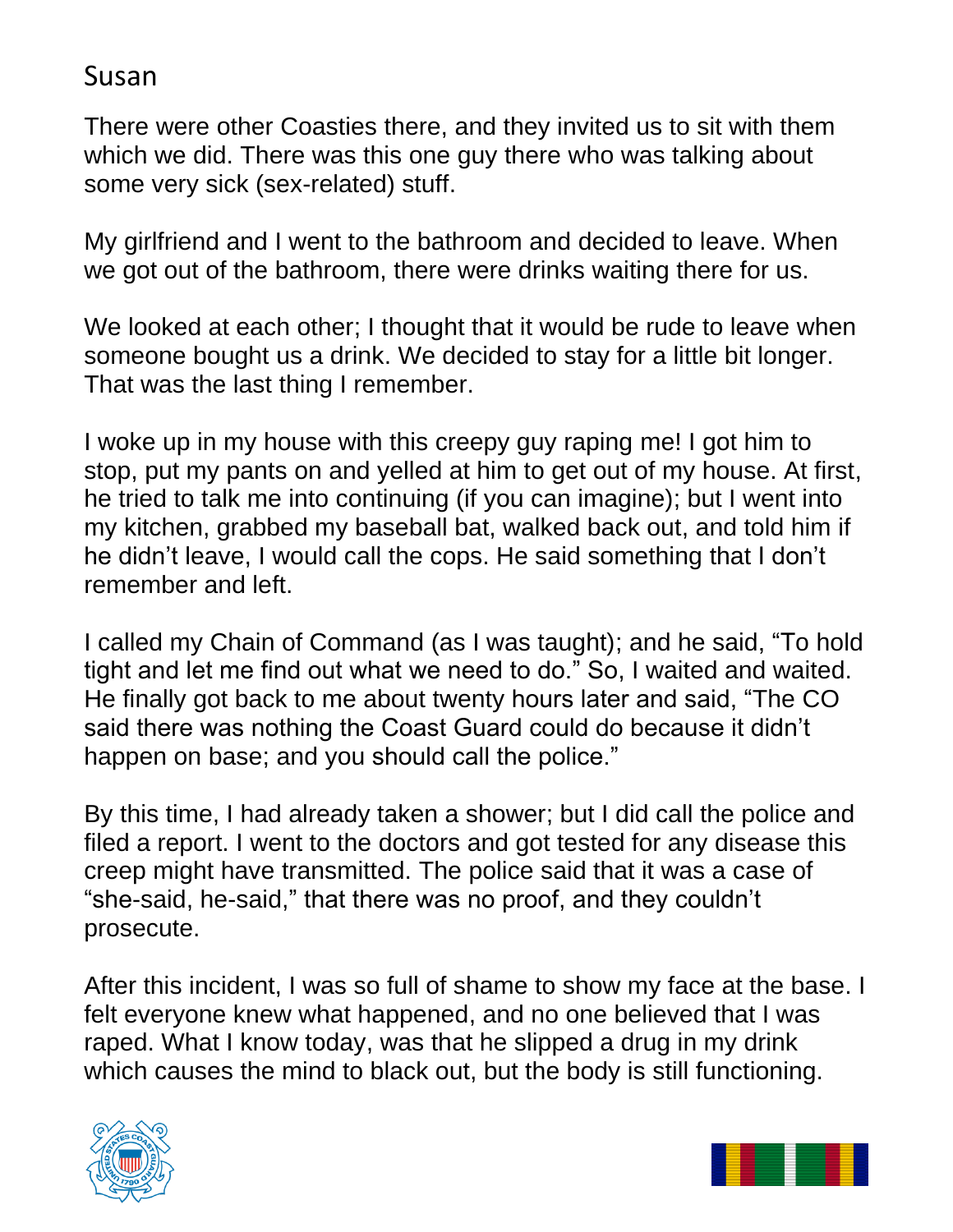I tried to bury this trauma. I could not show up to the base unless I was loaded. I found people that could give me drugs, and I tried to function the best I could.

Few months after this, one of my husband's band member's called and said that my husband was very sick and, in the hospital, (he was a juvenile diabetic) with less than seven percent of his kidneys functioning.

He wanted to go home to Tulsa, Oklahoma. I asked the Coast Guard what I could do. Not much, because we weren't technically married. I took leave, ran to Tulsa, and got married.

He then decided he couldn't go to San Francisco where I could have been transferred. He wanted to stay at home, and I couldn't blame him. I tried to transfer to Oklahoma City, but they didn't have a radioman slot. The Coast Guard Institute is there. I said I would take a down grade, sweep and mop, or whatever it takes. I didn't want to leave the Coast Guard; I loved it. I took a hardship discharge from the Coast Guard in August 1982. I had served just shy of three years.

It took a year to lose his eyesight, but he got a kidney transplant at twenty-seven. His mom was a match. They removed the spleen to put in the kidney, which hurt his immune system. We spent six years together. After he was healed, he decided he wanted to become a music minister, and I wanted out. I had no ability, by that time, to give any more. I ran away and got a divorce. I went back home and moved in with my sister.

During all that time of the sickness, I continued my drinking in secret, my answer to everything. I started going through treatment centers in 1992. From 1992 to 2004, I had gone to eight treatment centers and numerous detoxes, always trying; but I couldn't get it. I would build myself up, just to tear it all down.



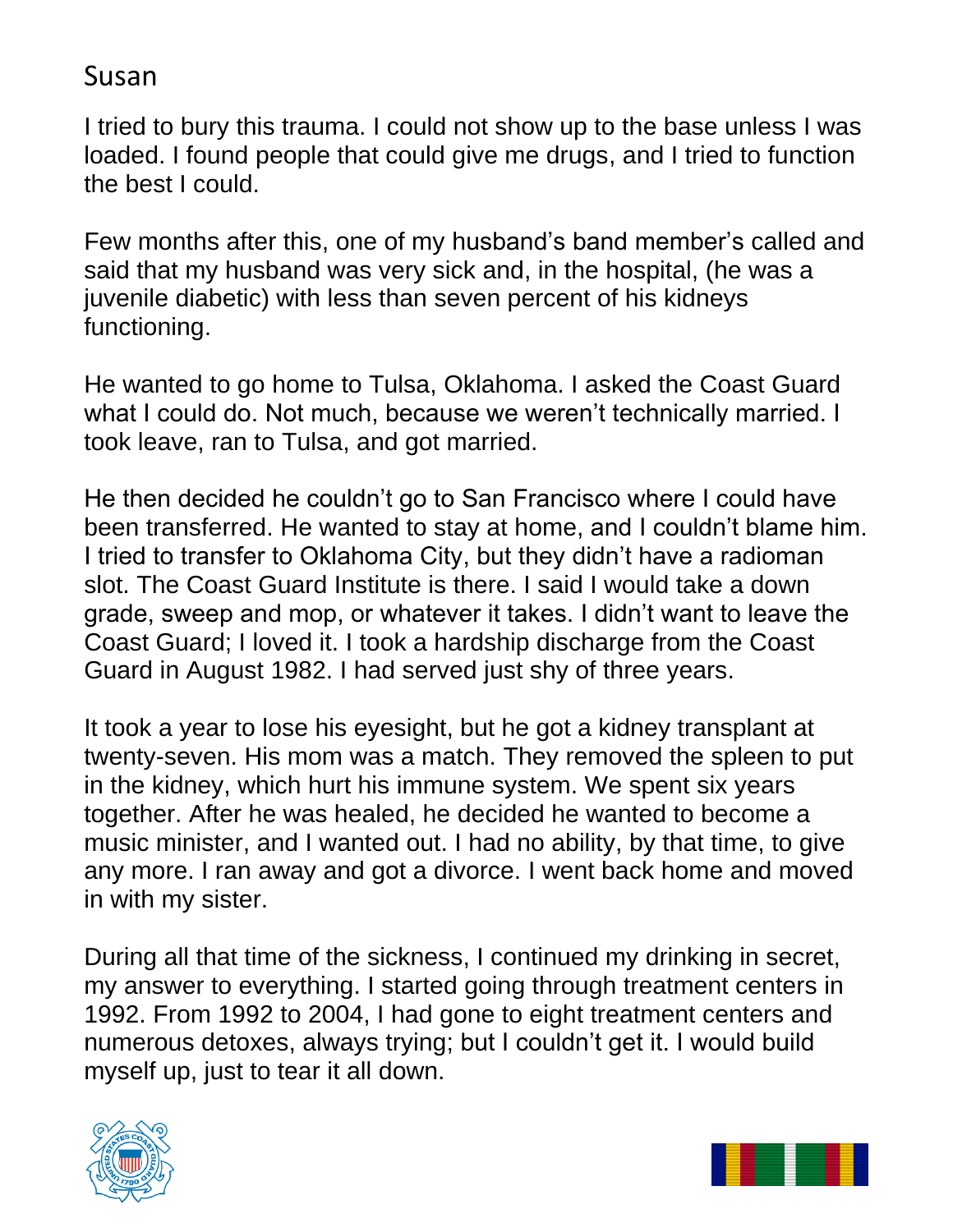I was finally suicidal and at the time living in Truckee, California. A girlfriend took me to the VA hospital, and that's where they ended up asking me the question about being a veteran. "Well, yes, I'm a veteran."

I did detox here at the VA. They invited me in and did a history evaluation. I told them, don't let me go; I will die. I get these waves of gratitude. They didn't let me go.

I must have had a doe-eyed look. They knew this was my seventh treatment, so they held me in the inpatient for three weeks till a bed became available at NorthStar Transitional Housing. I had no license, no vehicle. I went into the IOP, intensive outpatient, at the VA; and I would walk from the treatment facility to the VA daily.

I would go to the AA Triangle Club for the early morning meeting, then back to the hospital, then again to the Triangle Club, then to the AA Driars Club, and finally back to transitional housing.

Once again, nine months later, I relapsed. Within a week, I woke up from a blackout. I had never blacked out before. I was on a bus back to Colfax, where the madness is for me. This lasted another four or five months and then, I came back to Reno for good in December 2005.

I have over thirteen years of sobriety. My God was always with me; I just didn't know it. I am an active member of AA. I was also in the Compensated Work Therapy Program starting in December 2005. I did that for a year and then developed enough self-worth that I could apply for a job. I got a part time position at the VA in the kitchen. After a month, it went full time. I got promoted twice and was a Wage Lead in the kitchen. I was there six years.

A position came up for a peer specialist, and the only requirement was that you be in recovery from mental illness and/or substance abuse. I got goosebumps—that feeling when you know something is right.



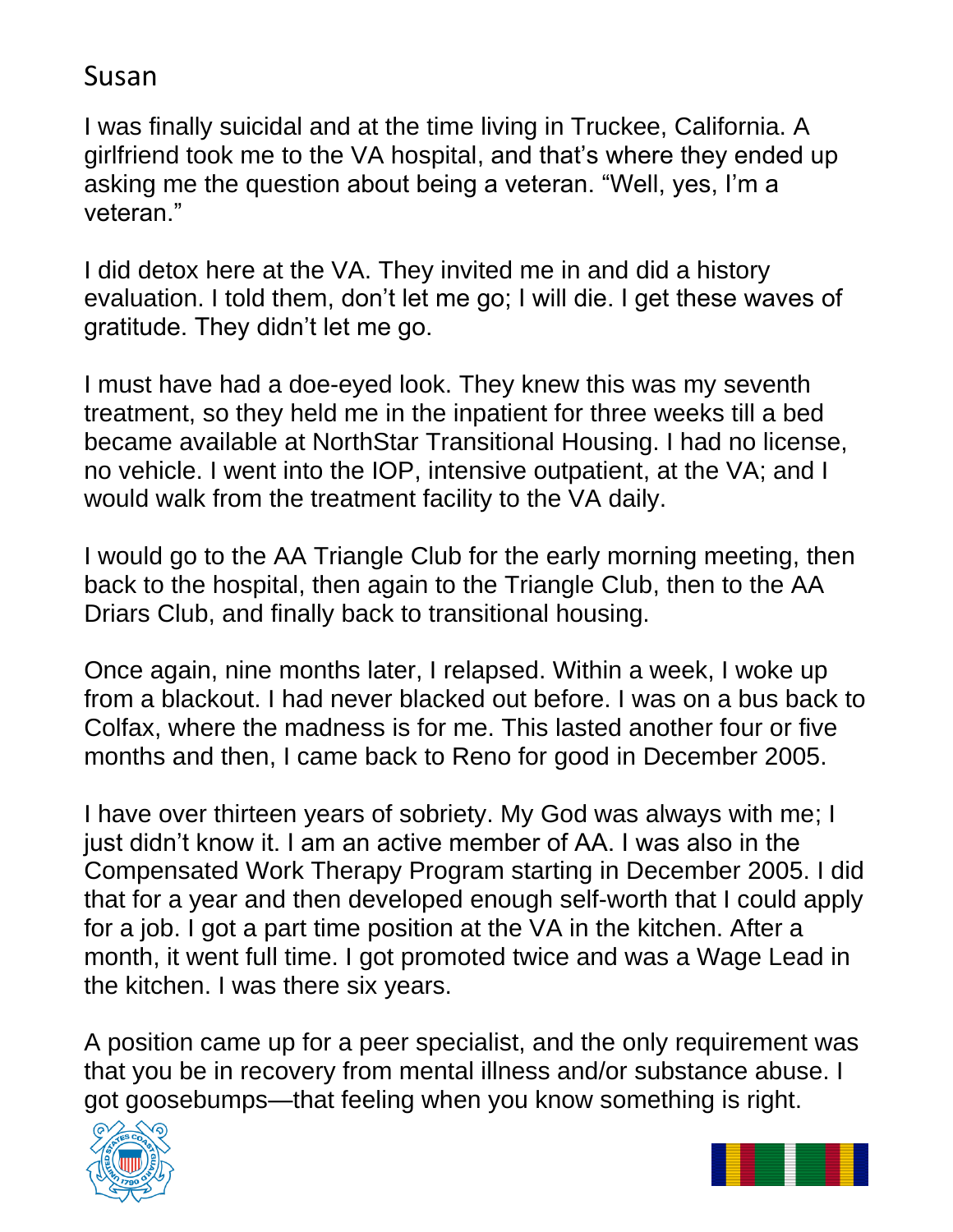I applied, but I didn't get the job. Within a year, there was another opening in Healthcare for the Homeless Vets (HCHV), and I got it. I had experienced being homeless from 2001 to 2005. My family had said they were done; enough was enough. They did an intervention on me, and it was tough love.

I started working at the VA in April 2007. I have been with Health Care for the Homeless for over five years.

You can't con a con. I've changed; I'm not that person anymore, but I know what it is like. I know that there is hope out there, but the addiction—it rules you. It is such a mental thing. Plus, you have that physical addiction too.

You see no other way. The blinders are on until providence comes in. An act of providence is the only thing that makes us stop and say, "This isn't good anymore. I can't do this one more day."

For everyone it is different, and some never get there. I have been there several times. I would get well, and I'd think I can have one drink, but you can't have one. "One is too many and a thousand is never enough." It is quite the story.

When I was working in Kodiak Alaska, I wasn't at that level yet. Working in the bar, drinking was social. It wasn't till later, after that trauma happened, that I went sideways. I didn't have the coping skills. I heard, "You can do this on your own; you don't need any help." I didn't really have the support. I forget sometimes how far I've come.

A huge part of my sanity is helping others. Addicts and alcoholics like it when I talk with them. They respect me. They know that I am not a therapist just blowing smoke up their ass. Veterans who have PTSD or mental health issues and who have lived the military culture don't ask for help. We are soldiers. It is hard to get them in to talk, but we do have a lot of veterans in AA.